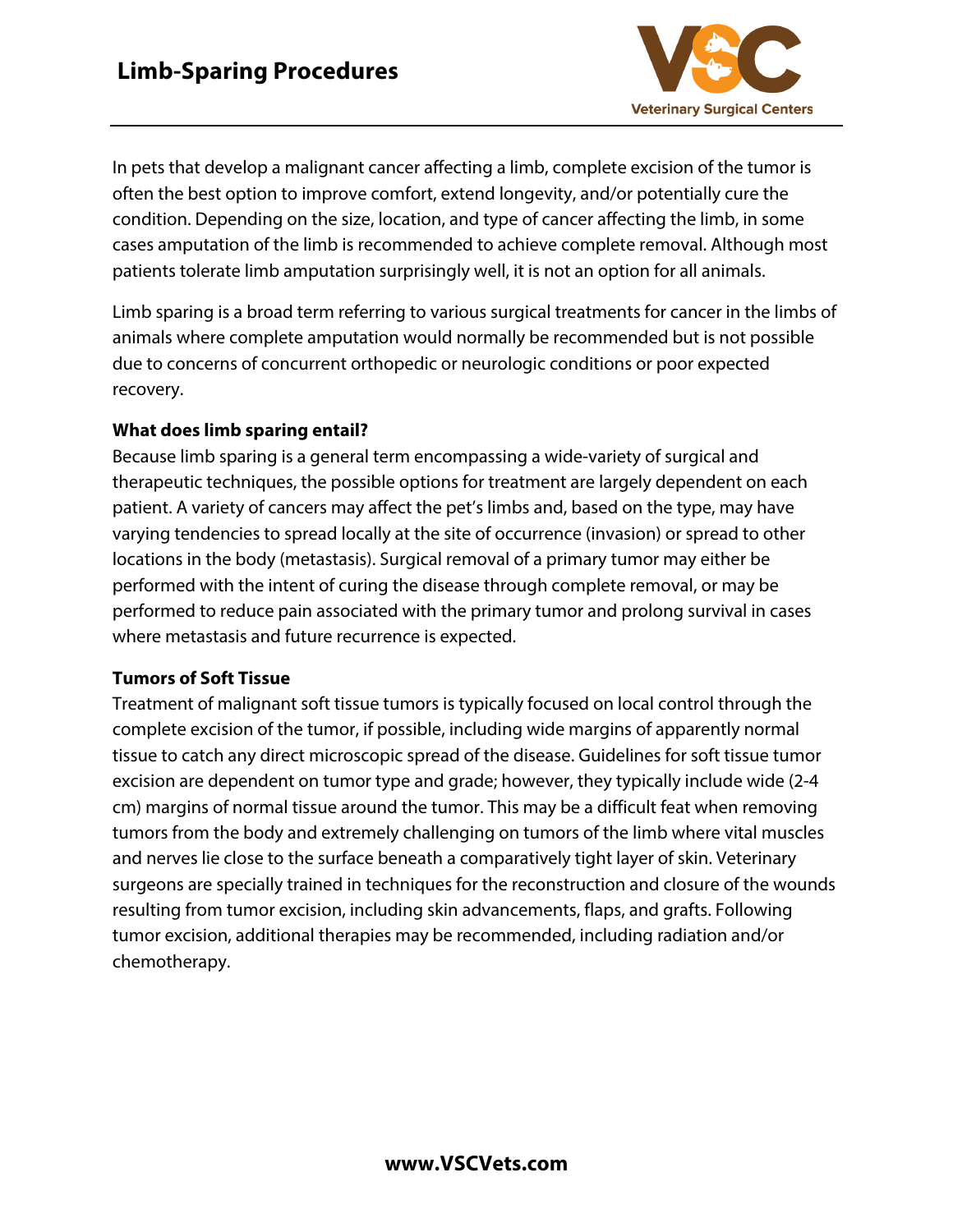

## **Tumors of the Bone**

Although there are multiple tumors than can affect the bones, the most common bone tumor seen in veterinary patients is osteosarcoma. This tumor type is typically destructive of the bone at the site of the growth and has a high rate of metastasis to other areas of the body. Historically, treatment of osteosarcoma was primarily through limb amputation because the tumor may be extremely painful and may cause destruction that weakens the affected bone, leading to fractures.

Using the limb-sparing principles, excision of only the affected portion of the bone may be possible, combined with various stabilization procedures, including bone plate fixation, bone graft placement, and bone distraction techniques. Following surgery, additional therapies may be recommended, including chemotherapy and/or radiation. The ability to utilize a limbsparing procedure depends on multiple factors, including the location of the tumor and the degree of tumor invasion into the surrounding tissues.

# **Partial Amputations and Prosthetics**

Due to advances in prosthetics for veterinary patients, in some cases of disease affecting the extremities of limbs, partial amputation can be performed and combined with an internally implanted or externally applied prosthetic device that provides the pet with a functional, weight-bearing limb. To improve the outcome and acceptance of prosthetics, physical therapy is a crucial component of the recovery process.

## **What pets are candidates for limb sparing?**

The decision to pursue a limb-sparing procedure requires a treatment plan designed for the individual pet's needs and based on the input and consensus of the primary veterinarian, surgeon, oncologist, and, most importantly, the pet owner. Planning for treatment may require specific pre-operative staging and testing, including advanced imaging techniques, such as a CT scan or MRI, and consultation with a radiologist.

As surgery requires general anesthesia, bloodwork is required to assess your pet's health and must be performed within two weeks of the date of the procedure. Ensuring appropriate pain management is a high priority both during and after surgery.

Complications following surgery are dependent on the type of procedure performed. Possible complications associated with oncologic surgery include the risk of local re-growth of the tumor, metastasis, incisional dehiscence, swelling, or infection, and, in some cases, implant failures or fractures. Your surgeon will discuss the particular risks and complications associated with any procedures that are planned for your pet.

## **www.VSCVets.com**